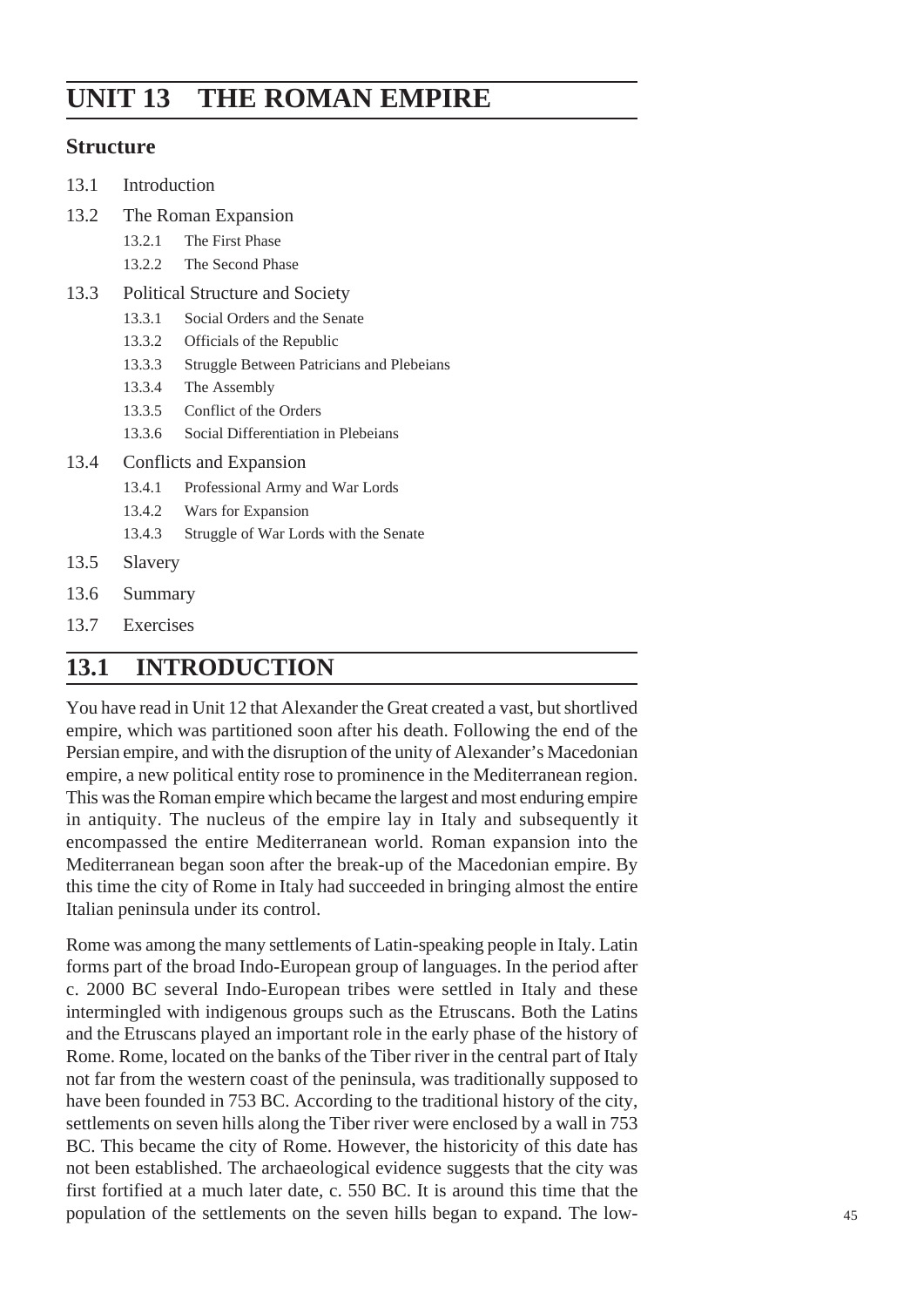lying area around the hills was initially covered with swamps and these had to be drained before the foothills could be inhabited. The rural settlements enclosed by the wall soon grew into a major urban centre.

Our knowledge of the early history of Rome is rather sketchy. According to tradition Rome had become a republic by 510 BC. Monarchy was abolished. After this date the city was ruled by an oligarchy consisting of the wealthy Latin aristocracy of Rome. This makes the Roman empire very different from the other empires which we have discussed in the previous units. The Roman empire was unique in that for nearly five centuries it had a republican form of government and was not ruled by a monarchy. The government was headed by two magistrates, called Consuls, who were elected annually. The main instrument of aristocratic power was the oligarchical council or Senate. The Senate was the supreme body of the Roman Republic. There were also assemblies of citizens, though at the beginning of the Republic they had almost no share in governance. The last hundred years of the republic witnessed the rise of professional army. The segments of this army were controlled by war commanders and were loyal to them rather than the State. These commanders or war lords had regular conflicts with each other and also as a group with Roman State. Large scale use of slave labour was also one of the important features of Roman republic

# **13.2 THE ROMAN EXPANSION**

The Roman Republic lasted around 500 years from c. 510 to 27 BC. It was during this period that the city state grew into a huge and powerful empire. The growth came through series of wars and conflicts. The expansion was achieved over a long period of time in two distinct phases.

## **13.2.1 The First Phase**

In the first phase of its expansion Rome was engaged in bringing the entire Italian peninsula under its control. This phase lasted for more than two centuries, from c. 500 to 280 BC. Rome began by establishing its supremacy over central Italy. It forged alliances with the Latin-speaking people of the area. These alliances provided the Romans with resources for successful campaigns against non-Latin states. The crucial event in the struggle against non-Latin states of central Italy was the conquest of Veii in 396 BC after almost ten years of struggle. Veii was an Etruscan city situated close to Rome and was for a long time its main rival. The victory over Veii placed the land and wealth of Veii at the disposal of Rome. Rome could now pursue its expansionist programme more aggressively. A little later the Celts invaded Rome and destroyed it. They withdraw with lots of booty. This was a serious setback. The Romans recovered soon and established their supremacy in warfare. They succeeded in bringing large parts of central Italy under them.

Having brought most of central Italy under its rule by c. 295 BC, Rome turned its attention to southern Italy. In the previous unit (Unit 12) we referred to the presence of Greek settlements in this part of Italy. The Greek states of southern Italy strongly resisted Roman expansion. Eventually after some fiercely fought battles these states were subjugated by the Romans. This completed the first major phase of Roman expansion. At the end of this phase the entire peninsula was directly or indirectly subject to Rome.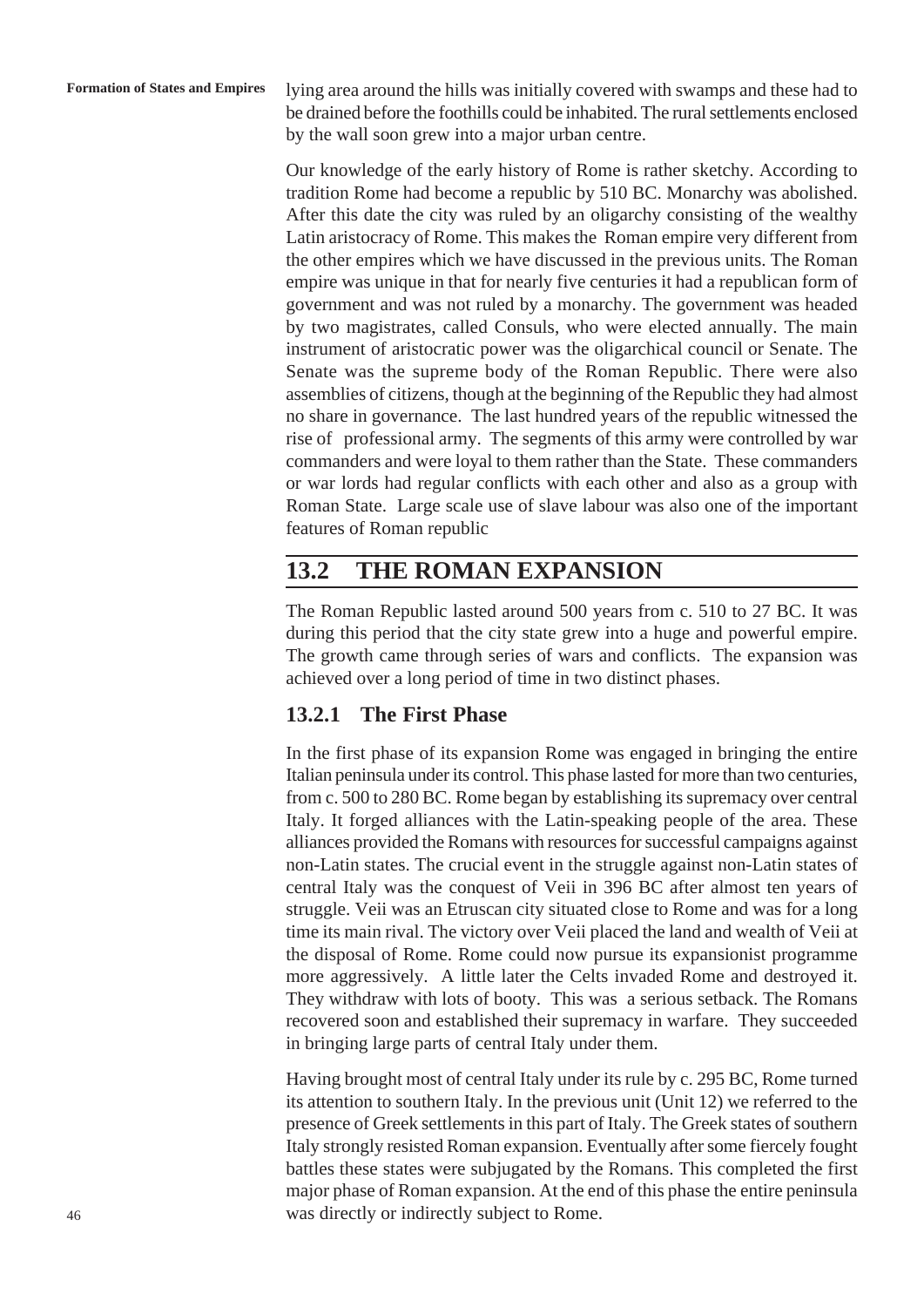## **The Roman Empire 13.2.2 The Second Phase**

The Romans were now in a position to embark upon a second phase of expansion the objective of which was to extend Roman influence to the Mediterranean. This immediately resulted in a conflict with the Carthaginians who at this time dominated the western Mediterranean. Carthage, strategically located on the north African coastline (in modern Tunisia), was originally a Phoenician trading settlement which had been founded sometime in the ninth century BC. This had grown into a vast empire which included large parts of the western Mediterranean (including Sicily, Spain etc.). When Rome tried to annex Sicily after having consolidated its position in southern Italy, it got involved in a prolonged military contest with the Carthaginian empire. It should be borne in mind that Roman expansion into the western Mediterranean could only have taken place at the expense of Carthage. For over a century Rome fought a series of wars against the Carthaginians.

The wars between Rome and Carthage are known as the Punic Wars. There were three Punic Wars (First Punic War, 264-241 BC; Second Punic War, 218-201 BC; and Third Punic War, 149-146 BC). By the end of the Third Punic War the Carthaginian empire had been completely destroyed and the city of Carthage itself was occupied. Carthaginian territories were annexed by Rome. The territories taken over during the course of the Punic Wars were reorganized into Roman provinces—the Roman provinces of Sicily, Spain and Africa (Africa was the name given to the province consisting of Carthage and its adjoining territory situated in north Africa, broadly corresponding to present-day Tunisia).

Simultaneously, the Romans had brought Macedonia and the Greek states under their control. The Antigonids who ruled over Macedonia were defeated (167 BC) and subsequently in 147 BC Macedonia was annexed by Rome. Macedonia became another Roman province and the Greek states were placed under indirect Roman rule, supervised from Macedonia. Soon Roman influence extended to Egypt as well. Egypt was, as you might recall, ruled by the Ptolemid dynasty. It became a Roman protectorate which implied that it could no longer pursue an independent foreign policy. Western Anatolia too had passed under Roman rule and was constituted into the province of Asia (not be confused with the continent of Asia). Thus, by the middle of the second century BC the entire Mediterranean was directly or indirectly under the Romans. The Roman empire continued to expand for more than two centuries after this, but the main contours of its territorial orbit were already well-defined. The Mideterranean Sea remained the nucleus of the empire. Before we look at the subsequent expansion of Rome, it is necessary to examine the Roman political structure and the society on which it was based.

## **13.3 POLITICAL STRUCTURE AND SOCIETY**

The early Romans had kingship along with the senate and assembly. The senate wielded many powers and there were regular conflicts with the kings. In 510 BC monarchy came to an end at Rome and a republican state was established which lasted till 27 BC. At the beginning of the Republic political power was monopolized by the Roman aristocracy. Now, almost complete power was vested in the Senate an oligarchical council. Membership of the Senate was open only to the aristocracy.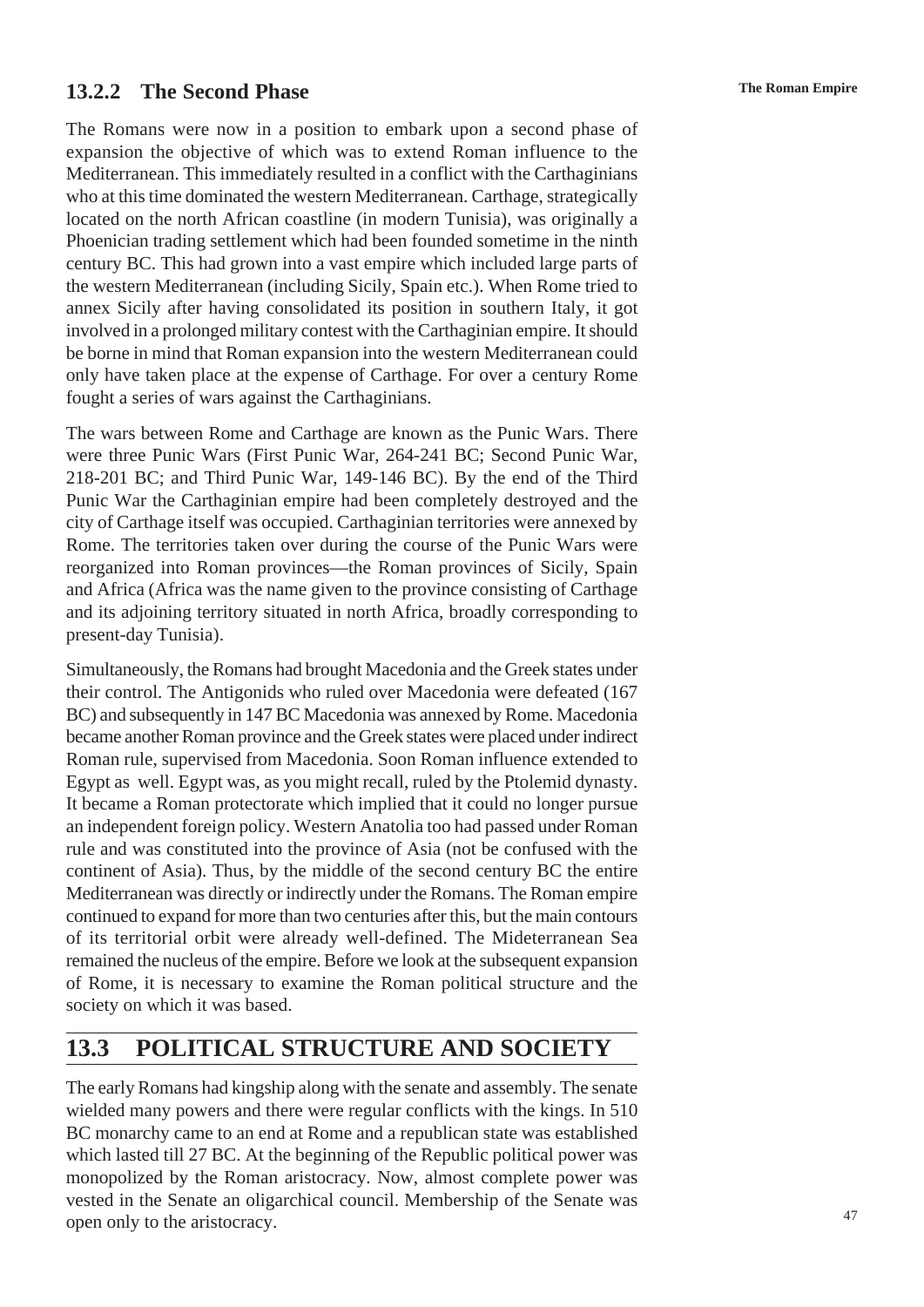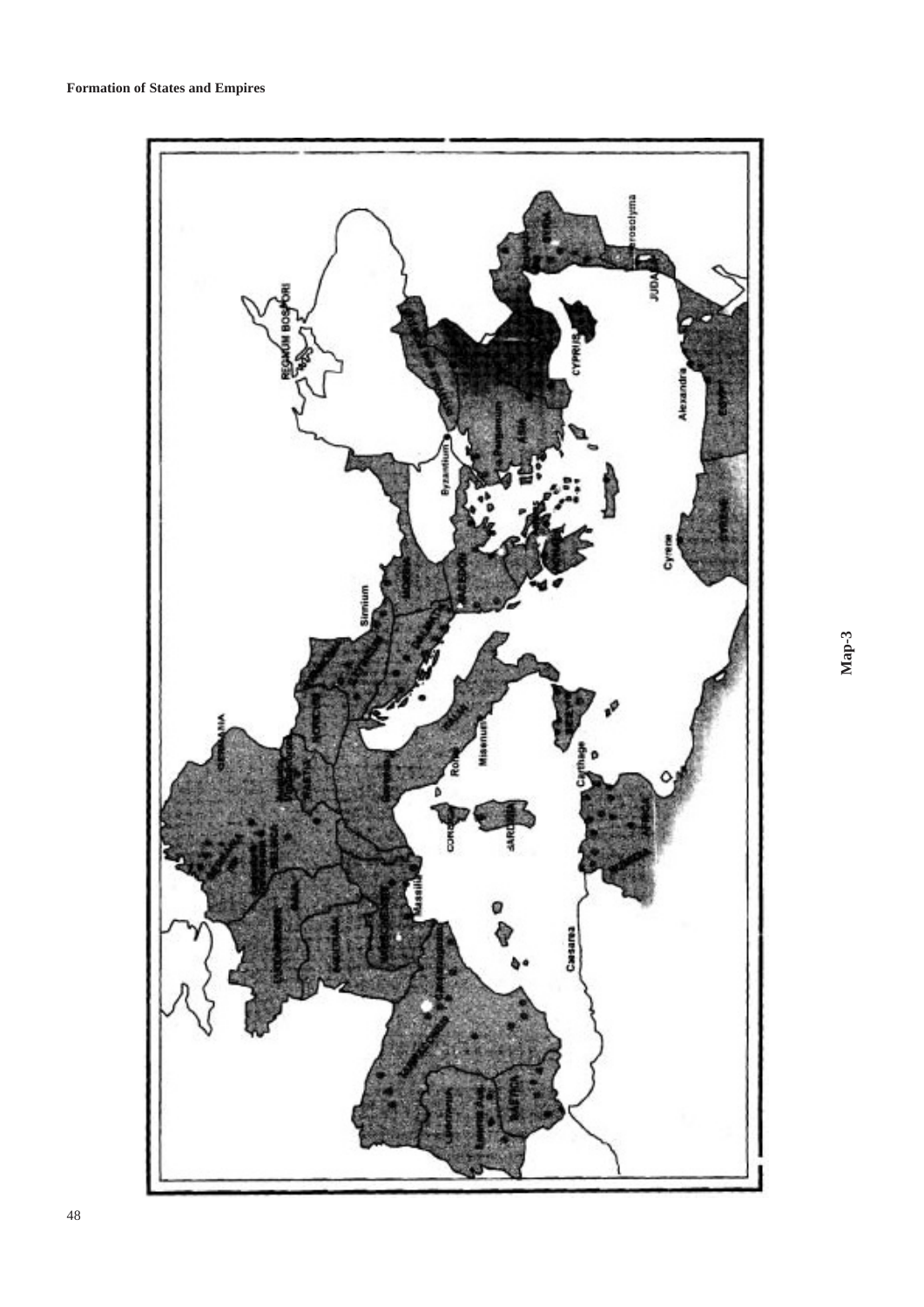## **The Roman Empire 13.3.1 Social Orders and the Senate**

Here one would like to draw attention to a distinctive feature of Roman social organization. Roman society was marked by a permanent division of the inhabitants (citizens) into two *orders*: the patrician order and the plebeian order. The patricians constituted a small close-knit hereditary elite while the plebeians were the common people. However both the orders were included in the category of citizens. The division of the Romans into two orders has a few similarities with the Indian caste system. This division had a permanency which resembles the permanency of being born into a particular caste. A citizen was born a patrician or a plebeian. A plebeian could not become a patrician just by acquiring wealth or political power. For a long time intermarriage between the two orders was prohibited by law. The patricians were the economically, politically and socially dominant group in Roman society. Being born a patrician meant automatic access to wealth, political power and a high social and ritual status. Patricians had extensive control over Roman religion. Many of the important priesthoods remained closed to the plebeians almost till the end of the Republic.

Right since the beginning of the Republic the Senate, which was the main organ of the state, was monopolized by the patricians. Only patrician males could be members of the Senate. The plebeian citizens (and all women) were excluded from it. In the early Republic the Senate had 300 members. In the later Republic the number went up to 600. Membership of the Senate was by cooption, i.e. the original members themselves chose additional or new members. The initial members must have been the heads of powerful aristocratic families who had overthrown the monarchy. Membership of the Senate was for life. The Senate had wide-ranging powers, most of which were not formally defined. The overwhelming majority of senators were big landowners. In other words, the Roman Republic was ruled by a landed patrician aristocratic oligarchy.

## **13.3.2 Officials of the Republic**

As mentioned earlier, the highest officials of the Republic were two annually elected magistrates known as Consuls. They presided over the Senate and performed executive, judicial and military functions. It should be noted that the Consuls were elected by an assembly of all the citizens (which included the plebeians) and not by the Senate. Consuls could seek re-election without any restrictions. Till 367 BC only patricians could become Consuls. In 367 BC, following a prolonged struggle, one of the consulships was thrown open to the plebeians. This provision remained a mere formality for a long time because the patricians controlled the electoral process and could manipulate the choice of candidates. It was only in the late Republic that plebeians actually started getting elected to the consulship. This was the only way in which a plebeian could enter the Senate since a Consul was automatically made a senator. Towards the end of the Republic some privileged plebeians were thus able to become members of the Senate.

The Roman Republic had several other elected magistrates who looked after various aspects of governance. There were two very powerful magistrates called Censors. They were elected once in every five years and held office for eighteen months at a time. During their tenure they had to carry out a census of Roman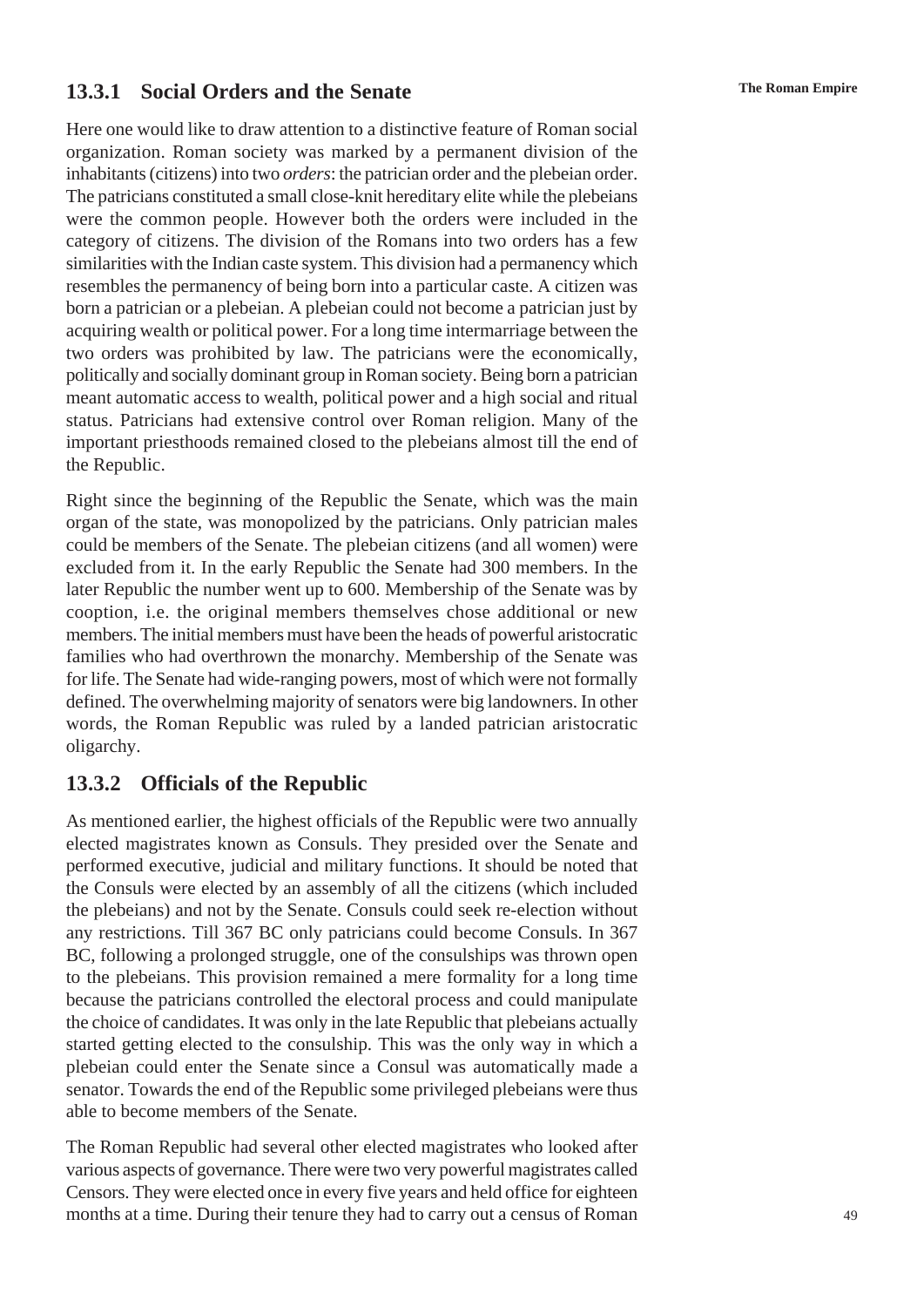citizens. This was very different from the modern concept of a census. It was confined only to citizens. The Censors recorded the names of citizens and the amount of property possessed by each citizen. The census determined the eligibility of a citizen, depending upon the value of his property, to hold various elective offices of the Roman state. The Censors also controlled public morality and had the right to take action against any citizen who violated norms of public morality. The Censors had a few additional functions such as leasing out public lands and granting state contracts. All these functions combined to make the censorship a very powerful office. In the early Republic only patricians (mainly former Consuls) could be elected as Censors. Later, just as in the case of the consulship, plebeians too became eligible for the censorship. Besides the Consuls and the Censors, there were numerous junior magistrates, as for example Aediles and Quaestors. These magistrates were also elected. All magistrates served in an honorary capacity (i.e. they did not receive any remuneration from the state).

## **13.3.3 Struggle Between Patricians and Plebeians**

The history of the early Republic was marked by a constant struggle between the landed aristocracy and the common people. While on the one hand the patricians tried to concentrate all political power in their hands, on the other hand the plebeians began to assert themselves and demanded that they should also have a say in the political process. The system evolved by the patricians after the establishment of the Republic completely denied the plebeians any say in the government. It is not difficult to see why the peasantry could not be easily ignored. The Roman aristocracy had to seek the support of the peasantry for defending the city and subsequently for expansion in Italy. Roman military organization was heavily dependent on the peasants who constituted the main fighting force. The army comprised unpaid soldiers who were primarily recruited from the peasantry. The soldiers had to supply their own fighting equipment. All able-bodied male adults had to render military service. We have seen that this was the pattern of military organization in Greece as well. As Rome began to expand, the need to have the support of the peasant soldiers increased. Initially the peasantry derived some minor benefits from this expansion, but it was the patrician aristocracy that was the main beneficiary of the empire. The growth of the empire made the aristocracy fabulously wealthy and widened the gap between the rich and the poor. In the early phase of Roman expansion the peasantry was able to extract major political concessions. Through these concessions a small section of the plebeians (the peasants were invariably plebeians) got some share in political power.

## **13.3.4 The Assembly**

Given the role which the plebeians played in the Roman military structure, they were able to successfully organize themselves to struggle for their demands. The political system of the city of Rome included a tribal assembly which had been in existence since the time of monarchy. The members of this assembly were all male adults of the tribes which originally inhabited Rome.

#### *Comitia Curiata*

The Roman assembly, i.e. the assembly of all citizens, was called *comitia curiata*. When the patricians assumed power and set up an oligarchical state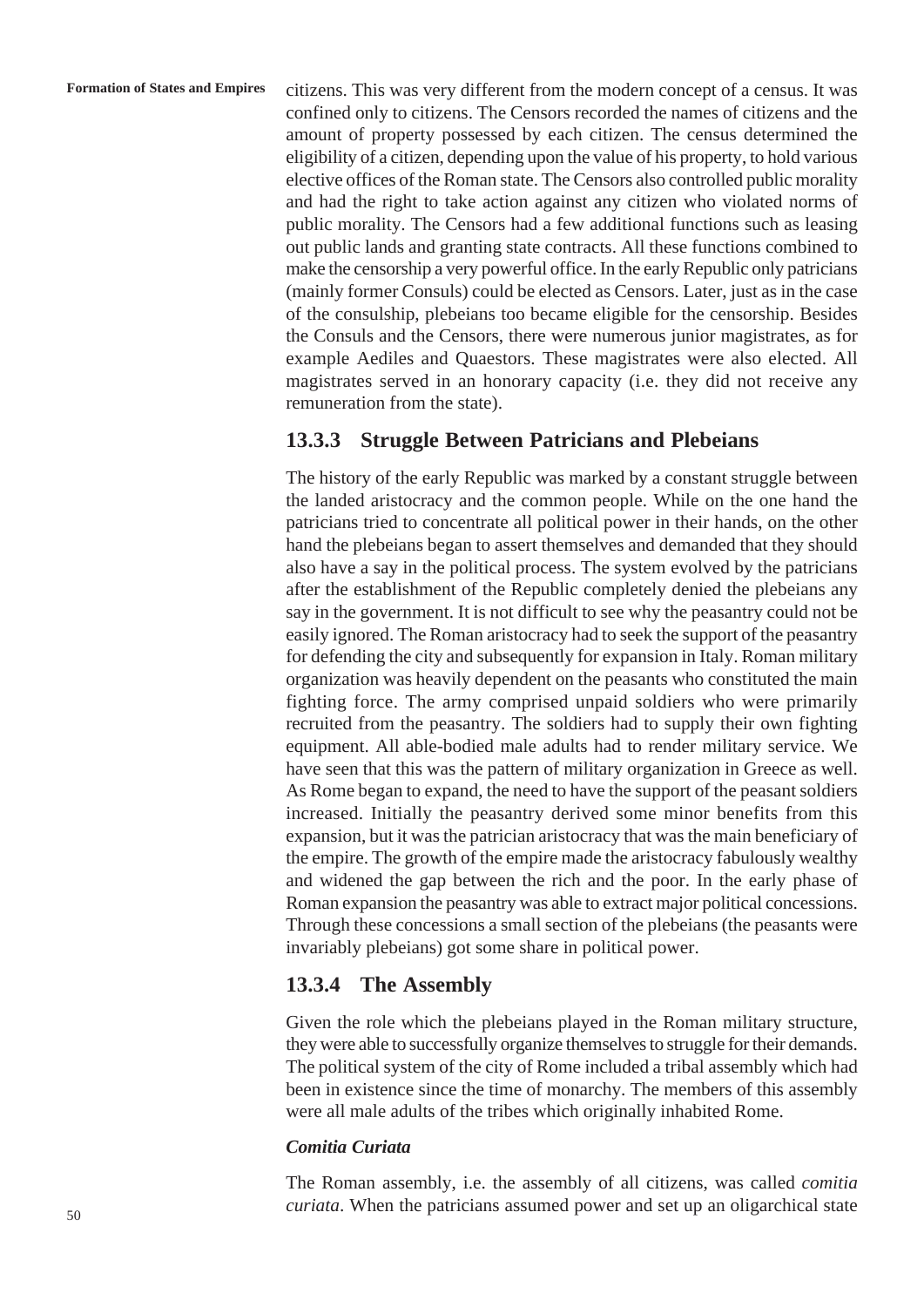the *comitia curiata* more or less ceased to function. It continued to exist formally **The Roman Empire** but had no real power.

The *comitia curiata* was organized on the basis of kinship-based social units called *curiae* (singular *curia*) into which the original inhabitants of Rome were divided. The *curiae* were extended clans which included both patricians and plebeians. According to the information that we have, during the early Republic the total number of *curiae* was thirty. These were grouped into three tribes. Each tribe contained ten *curiae*. The patricians were able to control the proceedings of the *comitia curiata* by choosing appropriate presiding officers. Voting in the assembly was not based on the principle of 'one member, one vote'. Each *curia* voted collectively so that only the opinion of the *curia* as a whole was expressed. Using their kinship ties patricians were able to influence the opinions of the respective *curiae*. They would speak on behalf of the entire *curia*. Most of the citizens were thus reduced to the status of observers. The participation of the bulk of the members gradually became so irrelevant that eventually one official representative from each *curia* was sent to attend its sessions and vote on matters placed before it.

In view of the inegalitarian nature of the *comitia curiata* it could hardly be expected that this assembly would reflect the interests of the plebeians. As a result of growing pressure from the plebeians the citizens were regrouped to form a new assembly.

#### *Comitia Centuriata*

This assembly was called *comitia centuriata*. The *comitia centuriata*, like the *comitia curiata* was an assembly of all Roman citizens (patricians and plebeians). The difference between the two organs lay in the manner in which the citizens were grouped. In the *comitia centuriata* the citizens were grouped into 'centuries'. A century was the smallest unit of the Roman army and was technically supposed to consist, as the term indicates, of one hundred men though in practice the number might have varied. In the initial stages the *comitia centuriata* resembled a military formation. There were 193 centuries in all. The 193 centuries were grouped into five classes. These classes were constituted on the basis of property qualifications. The 193 centuries were not distributed equally among the five classes. The largest number of centuries were placed in the first three classes, which were the classes of the aristocracy and the big landowners. In the *comitia centuriata* the century was a notional unit. Each century did not have the same number of citizens. The centuries of the first two classes had very few citizens in them. At the other end were the propertyless citizens. These citizens were labelled as *proletarii*. The *proletarii* were placed in the lowest class. This class, though numerically very large, was assigned just one century. With this kind of classification the participation of the poorer citizens in the assembly had no meaning at all. Since voting in the *comitia centuriata* was by centuries and not on the principle of 'one man, one vote' (each century counted as one vote), the aristocracy and big landowners had more votes even though they were numerically in a minority. The procedure and functioning of the assembly was also strictly regulated by the patricians.

The *comitia centuriata* was probably formed (or became important) around 450 BC. For most of the republican period this was the main assembly of citizens. Consuls and Censors were elected by the *comitia centuriata*, and all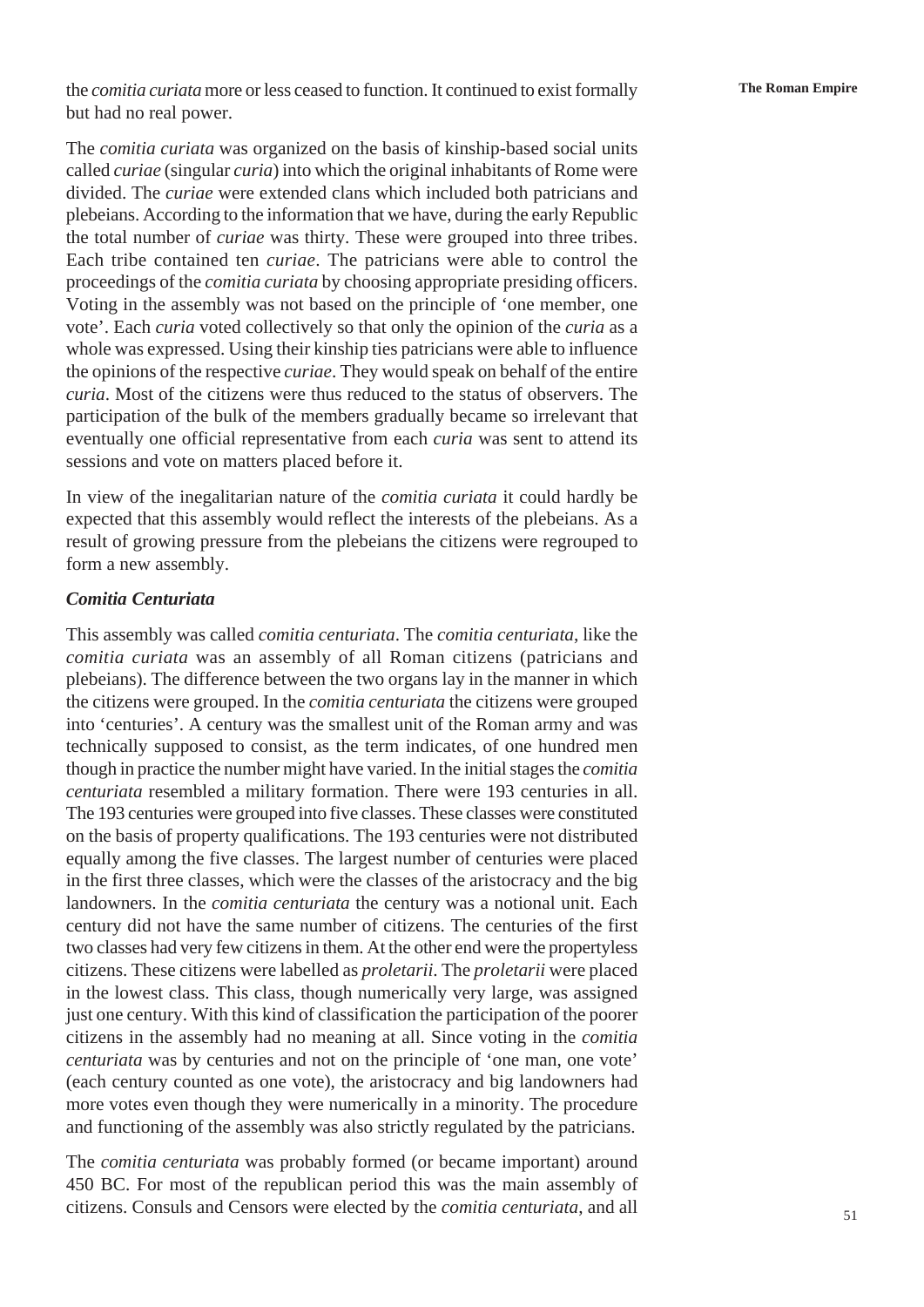legislation had to be approved by it. War and peace were the prerogative of this assembly. The *comitia curiata* now only looked after a few matters of a social and religious nature.

#### *Concilium Plebis*

Whereas the *comitia curiata* and the *comitia centuriata* were assemblies of all Roman citizens, there was also an assembly consisting only of plebeians. This plebeian assembly was known as the *concilium plebis*. The *concilium plebis* discussed issues which concerned the plebeians. Soon this plebeian assembly got institutionalized and evolved its own structure. It had regular procedures and elected its own officials. In 494 BC the plebeians forced the Roman state to formally accept two officers elected by the *concilium plebis*, known as Tribunes, as spokesmen of the plebeians. The responsibilities of the Tribunes gradually multiplied leading to an increase in the number of officials with this title. By 448 BC there were ten Tribunes. The Tribunes were elected annually by the *concilium plebis*. For the wealthier plebeians this became a much sought after office. Being elected Tribune gave to a plebeian some access to political power, something that was otherwise not possible at the beginning of the Republic.

## **13.3.5 Conflict of the Orders**

In the traditional periodization of the history of ancient Rome, the two centuries or so from 510 to 287 BC are referred to as the period of 'conflict of the orders' (patricians and plebeians). The recognition accorded to the Tribunes in 494 BC was one important phase in this conflict. After this development there were four other major landmarks in the struggle of the plebeians.

- i) One of the foremost demands of the plebeians was that there should be a written code of law so that there was no arbitrary exercise of judicial authority. In the absence of written laws the patricians had consistently abused their judicial powers. The plebeians threatened the Senate that they would not perform military service if it not initiate steps to create a proper legal framework for the Roman state. The Senate set up a tenmember commission ('decemvirs') presided over by Appius Claudius. The commission prepared a set of laws for the Romans. This set of laws is known as the Code of the Twelve Tables. It was introduced in c. 450 BC, around the same time as the establishment of the *comitia centuriata*. The Twelve Tables were the basis of Roman law. Unfortunately, the full text of the Twelve Tables has not survived. This code reduced the scope for arbitrary exercise of judicial authority by the patricians.
- ii) The second landmark was the provision whereby one of the consulships was opened to the plebeians in 367 BC. The actual election of a plebeian to the post of Consul came much later. Since the Consuls were elected by the *comitia centuriata* (in which the patricians held the majority of votes) and the names of candidates had to be proposed by senators, it was not easy for a plebeian to be elected to the highest magistracy of the Roman state. It was only in the last hundred years of the Republic that plebeians began to regularly hold consulships. These plebeian Consuls became members of the Senate via the consulship. By utilizing this route a handful of senatorial plebeian families rose to prominence in the late Republic (e.g. the Gracchus brothers and Mark Antony).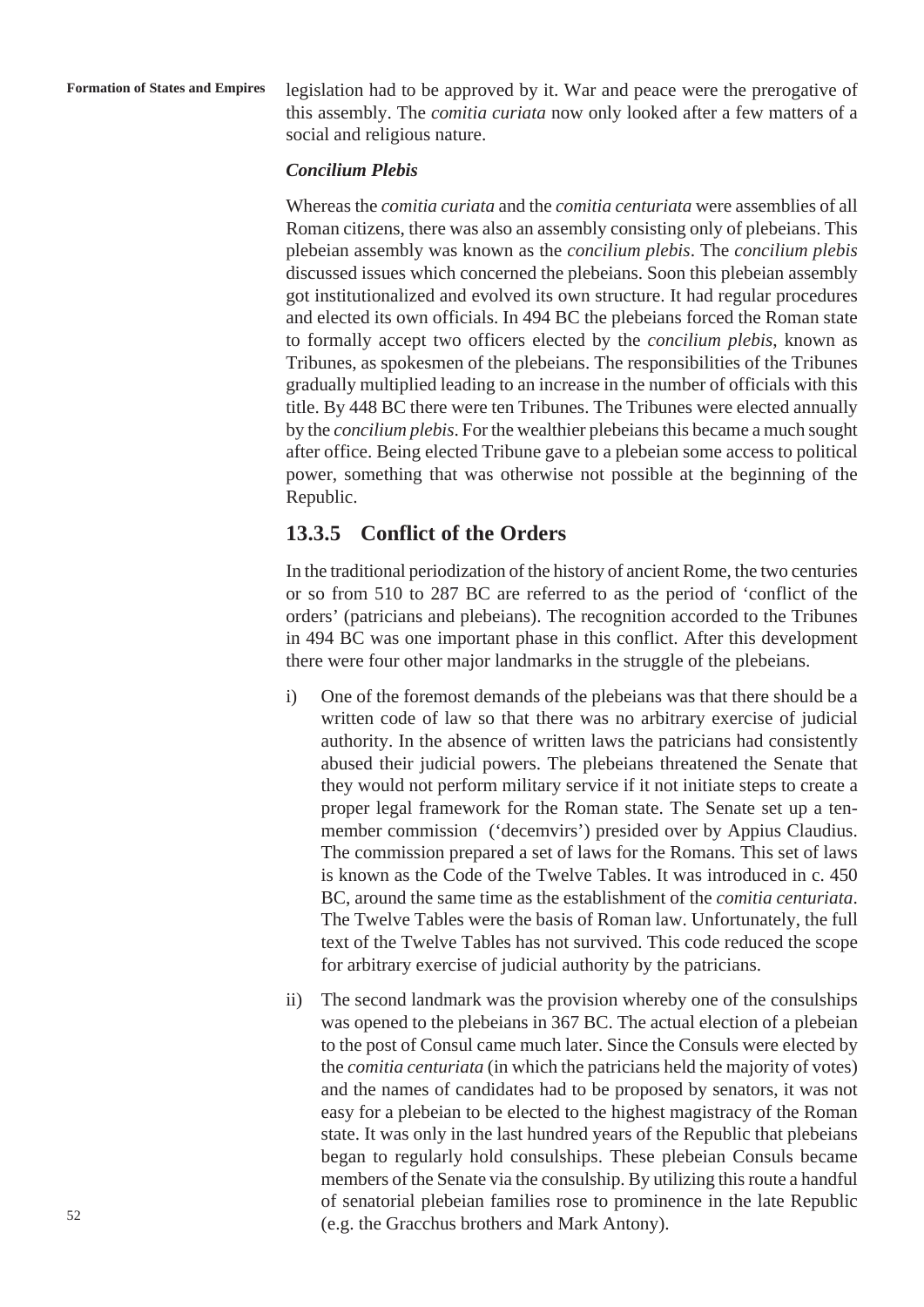- iii) Another crucial reform was introduced in 326 BC. Roman law had a very **The Roman Empire** harsh provision which related to the strict enforcement of formal contracts or *nexum*. If a Roman entered into a formal agreement or *nexum* while contracting a loan in which the debtor's person was pledged as security, failure to honour the agreement resulted in debt bondage. Debts incurred due to frequent participation in wars, as well as to meet diverse economic needs, had made indebtedness a chronic peasant problem. When the peasants and other poor people were unable to repay their loans they were enslaved. *Nexum* thus became a device for the big landowners to convert free peasants into unfree labour. The abolition of *nexum* was thus a crucial issue for the plebeians. In 326 BC a law was enacted which prohibited the enslavement of Roman citizens for non-repayment of debts.
- iv) The fourth, and politically the most significant, landmark in the conflict of the orders during the early Republic was a step taken in 287 BC which gave the plebeian Tribunes full-fledged magisterial powers. There seems to have been a serious crisis at this stage which culminated in another threat by the plebeians to withdraw from military service. The political crisis at home coincided with the plan to subjugate the Greek states of southern Italy. By a law of 287 BC the decisions of the *concilium plebis* were made binding on the Roman state. Henceforth the Tribunes were authorized to enforce the decisions of the *concilium plebis* with the full sanction of the Roman state, with appropriate punishments for violation. This legislation greatly increased the clout of the *concilium plebis*. Its decisions had full legal authority. Correspondingly, the tribuneship became a powerful magistracy. The events of 287 BC are supposed to have brought to an end the conflict of the orders.

It needs to be emphasized that the Senate—the membership of which remained predominantly patrician—never gave up its preeminent position within the Roman state. It made a few concessions by allowing the assemblies of Roman citizens and the *concilium plebis* to have some say in the affairs of the Roman state. But the Senate retained its overall control over the decision-making process. This gave rise to new contradictions which eventually brought about the end of the Republic.

## **13.3.6 Social Differentiation in Plebeians**

At the beginning of the Republic most of the plebeians had been peasants. By the late Republic the plebeian order had become socially differentiated. At one end was a tiny elite among the plebeians. This elite had used political concessions to gain access to power and wealth. A handful of plebeian senatorial families came into existence which enjoyed almost the same status as the patrician aristocracy. This small section of the plebeians had fully become a part of the ruling oligarchy of Rome by the late Republic. The plebeian elite had little in common with the rest of the plebeians and was no longer interested in struggling for the rights of the peasantry.

At the other end were the propertyless citizens. In the early Republic most of the plebeians had owned some land, but by the third century BC many of them had lost their holdings. In the *comitia centuriata* the propertyless citizens were placed in the single century allotted to the *proletarii*. In between the plebeian elite and the landless class stood the peasantry. The Roman small peasants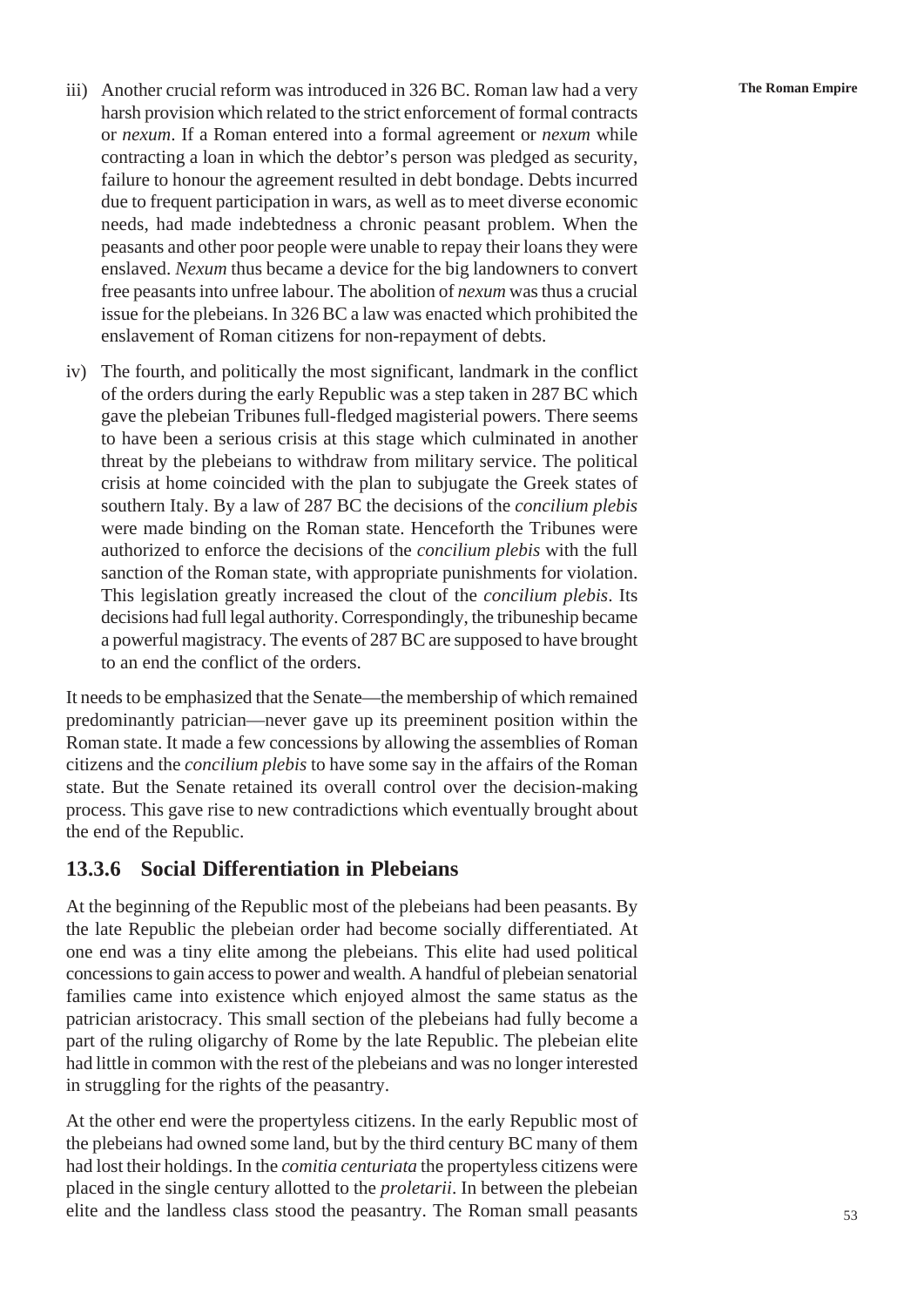were called *assidui*. The *assidui* constituted the bulk of the Roman infantry. The abolition of debt bondage in 326 BC had placed restrictions on the enslavement of peasants for non-repayment of loans. However, the peasants continued to lose their landholdings. This situation was further aggravated due to their participation in wars of expansion that went on for many centuries. After 146 BC the struggle of the peasants centred around the question of land reforms. The question of land reform had assumed urgency not only due to the desperate condition of the *assidui* but also because without land peasants were unable to mobilize resources to render military service. Land reforms were unacceptable to the aristocracy. Due to their violent opposition, it was just not possible to carry out any redistribution of holdings.

## **13.4 CONFLICTS AND EXPANSION**

The republic experienced some unique changes during last hundred years of its existence. The most important of these was the creation of a professional army under individual commanders. These armies were fiercely loyal to their commanders. These commanders led campaigns for enhancing their powers and resources. The commanders with increase in their powers entered into conflicts with each other as well as the senate to control the republic. In this section we have a brief discussion on these important developments.

## **13.4.1 Professional Army and War Lords**

In the Roman republic small land holding peasants were the main strength of the army. These soldiers had to arrange their own weapons and battle gear. The desperate condition of peasants, as discussed in the previous section had implications for the army also.

The opposition to land redistribution and the dwindling size of the *assidui* class necessitated an immediate solution to the problem of recruiting soldiers. Landless citizens could not be made to render military service out of their own resources. Earlier, a partial solution had been found by raising auxiliary contingents from subjugated territories. A portion of the cavalry was also maintained at state expense. In 100 BC Marius who held the post of Consul for several terms and was a leading political and military figure, introduced changes in the military organization of Rome by inducting paid troops. Roman soldiers now began to receive a salary from the state. The creation of a professional standing army which was commanded by military leaders drawn from the aristocracy gave a new dimension to the political conflicts in Rome. Previously the *assidui* soldiers would return home after a campaign and go back to their fields. Paid soldiers were permanently engaged in campaigns and were stationed for long periods outside Italy in distant parts of the empire. The army units developed an identity and cohesiveness which was not present earlier. The units were fiercely loyal to their commanders to whose planning and strategy they attributed their achievements. This was particularly the case with the more successful commanders. Victory in war gave a chance to the soldiers to loot and plunder.

With large well-trained armies under them the military leaders of the aristocracy could violently assert themselves for controlling the Roman state. There were several such commanders in the period between 100 BC and 27 BC: Marius himself, Sulla, Crassus, Pompey, Julius Caesar, Mark Antony and Augustus.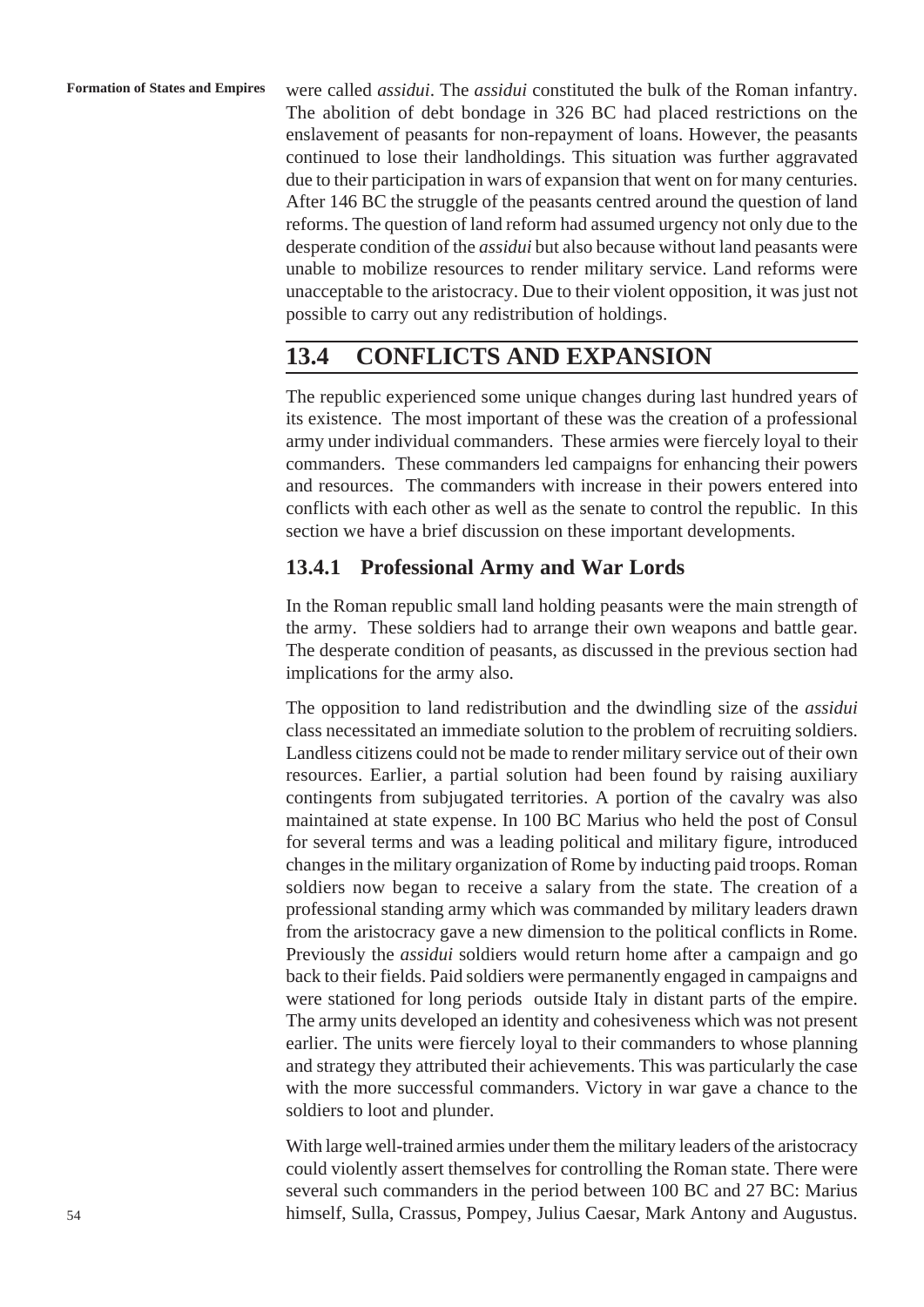The army was increasingly deployed to suppress discontent and to promote **The Roman Empire** the interests of the aristocracy. It was also used in the personal factional conflicts of the aristocracy. The army itself became a factor in the politics of Rome.

The disappearance of the *assidui* as a class transformed the character of the Republic. Roman citizens in central Italy were now mainly propertyless plebeians. Having no means of subsistence at their disposal they congregated in the city of Rome where cheap rations were available. Considering that most of the *proletarii* could not afford even subsidized grain the Roman state began to distribute free grain to the most destitute citizens. It has been estimated by c. 50 BC about 320,000 citizens were receiving free grain. These impoverished *proletarii* could be easily manipulated by the aristocracy in their political conflicts.

### **13.4.2 Wars for Exapansion**

The social and political developments at Rome in the late Republic coincided with major military campaigns in West Asia. In continuation of the objective to bring the Hellenistic kingdoms in this region under its control, Rome had been constantly intervening in the affairs of the western Mediterranean region and West Asia. Macedonia had been annexed, the Greek states had been forced to accept Roman supremacy, western Anatolia had been organized as the province of Asia, the Seleucids (who now ruled only over Syria) had been defeated in war, and Egypt was made a protectorate. The Romans had to maintain a very large army in the east in order to consolidate their position and to crush resistance. The command of this vast army became a matter of dispute among the political and military leaders of Rome. Marius, had been given charge of the campaigns in the east for some time. He was opposed by Sulla who at that time headed the most conservative group within the patrician aristocracy. Sulla was stationed in the east and he refused to hand over command to Marius. Instead, he marched to Rome with the army and tried to forcibly seize power. As a result a Civil War broke out between the supporters of Sulla and Marius.

In this Civil War, which lasted from 88 to 82 BC, Sulla soon got the upper hand. His task was made easier by the death of Marius in 86 BC. Following this he carried out military campaigns in Anatolia and Greece and was successful in putting down the resistance to Roman occupation in the area. This added to his prestige and increased his hold over the army. He used his power to become absolute ruler of the Roman empire. Sulla returned to Rome in 82 BC and with the help of the army brutally suppressed his opponents. In 81 BC he got himself appointed Dictator (this was a formal position in the Roman state and carried with it absolute authority; a Dictator could be appointed to deal with an emergency, but could not hold this office for more than six months). Sulla defied the rule according to which six months was the maximum period for which a Roman Dictator could retain this office. He extended his dictatorship indefinitely. Sulla retired in 79 BC due to personal reasons and died the following year.

The dictatorship of Sulla was a turning point in the history of the Republic. From now on powerful military commanders, or 'warlords', controlled the Roman empire. The violent conflicts of these warlords speeded up the collapse of the Republic. The military situation was critical at the time of Sulla's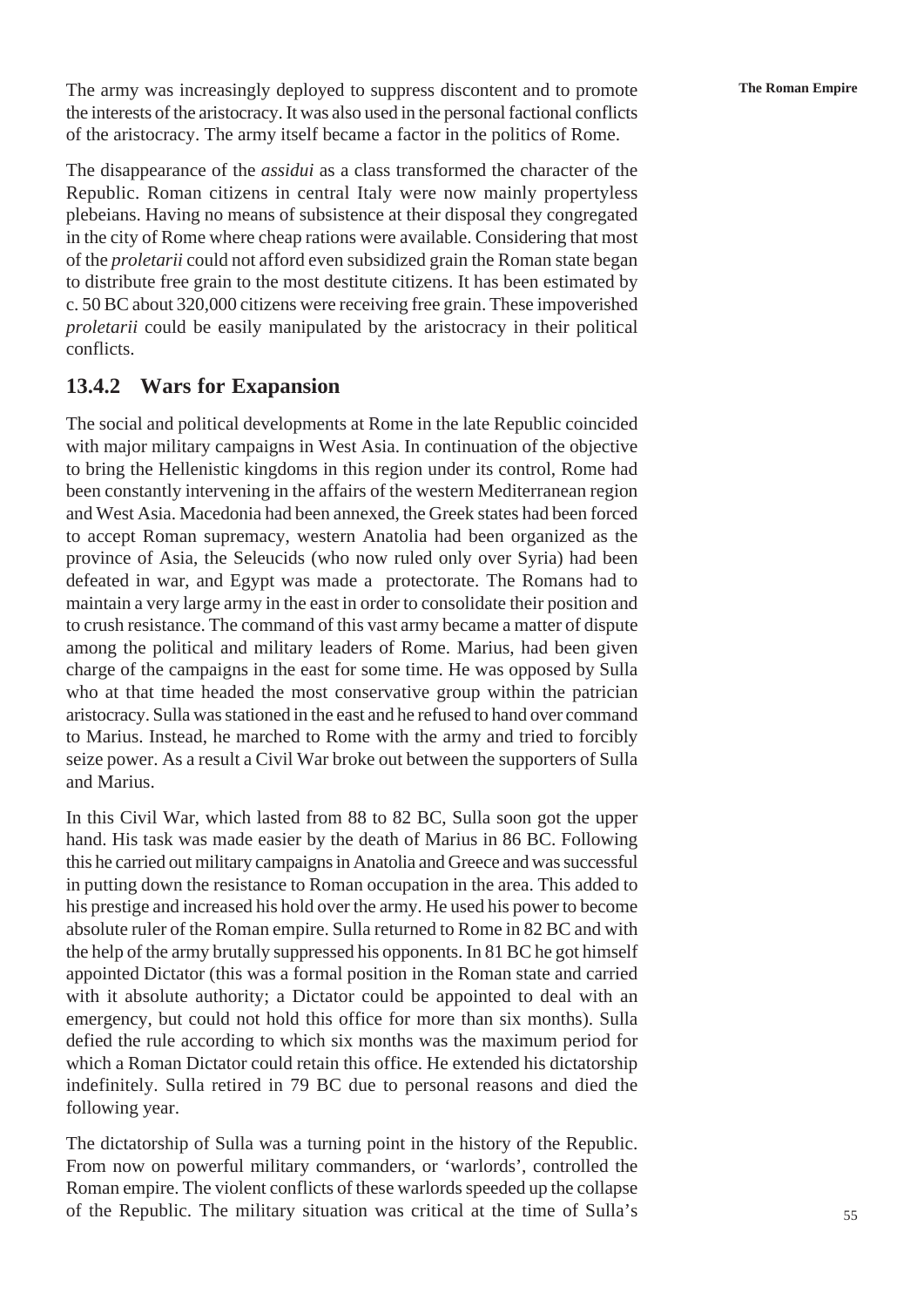**Formation of States and Empires** retirement. The east had not been fully pacified and Rome was faced with a major revolt in the west. Some of the supporters of Marius had launched a movement against Sulla's dictatorship. The province of Spain was the main centre of this revolt. The movement developed into a guerrilla war under the leadership of Sertorius. Between 80 and 72 BC the province was virtually independent. Within Italy itself a major slave uprising broke out in 73 BC and went on till 71 BC. This uprising, which was led by a slave named Spartacus, was the biggest slave revolt in Graeco-Roman antiquity. The Spartacus revolt, as it is called, engulfed a large part of southern Italy and could only be crushed after very heavy fighting.

> In this situation Rome had to carry out military mobilization on a massive scale. The military campaigns of this critical period brought four warlords to the forefront of Roman politics: Lucullus, Crassus, Pompey and Julius Caesar. Their struggle for power dominated the closing years of the Republic. All four derived their strength from the armies which they commanded and the prestige that they gained due to their victories. They were also prominent figures in the politics of Rome. Pompey was responsible for the defeat of Sertorius, Crassus suppressed the Spartacus revolt and Lucullus led several successful campaigns in the east. In 70 BC Crassus and Pompey strengthened their political position by getting elected as Consuls for that year. Julius Caesar was sent to Spain to restore order in the province after the victory over Sertorius.

> In 67 BC Lucullus was recalled from the east and subsequently retired from public life. This left three warlords—Crassus, Pompey, and Julius Caesar. Pompey was now sent to replace Lucullus. He was given extensive powers which were more wide-ranging than those of any other Roman military commander before him. He was fully authorized to settle the east in whatever manner he considered appropriate. By 63 BC Roman authority over Anatolia was fully established. Following this Pompey managed to annex the Seleucid territories in Syria. Syria became a Roman province with headquarters at Antioch. These developments made Rome a major political power in West Asia.

### **13.4.3 Struggle of War Lords with the Senate**

The Roman Senate attempted to curb the power of Pompey and the two other leading warlords, Julius Caesar and Crassus, but eventually failed to do so. This was mainly because the Senate was unable to exercise complete control over the armies which these three warlords commanded. Nevertheless the tussle between the Senate and the warlords created a serious political crisis. Against the backdrop of this crisis Pompey, Julius Caesar and Crassus joined hands to take over the Roman state. The three warlords formed a coalition in 60 BC. This coalition is referred to as the First Triumvirate (the term 'triumvirate' signified that authority was equally divided among the three). The historical significance of the Triumvirate can only be understood when we realize that the constitutional machinery of the Republic had broken down by this time and there was no effective government at Rome. Pompey, Crassus and Julius Caesar tried out a new experiment by concentrating all power in their hands. The entire authority of the Roman state was vested in the Triumvirate. The other institutions of the Republic were not abolished but they were made ineffective.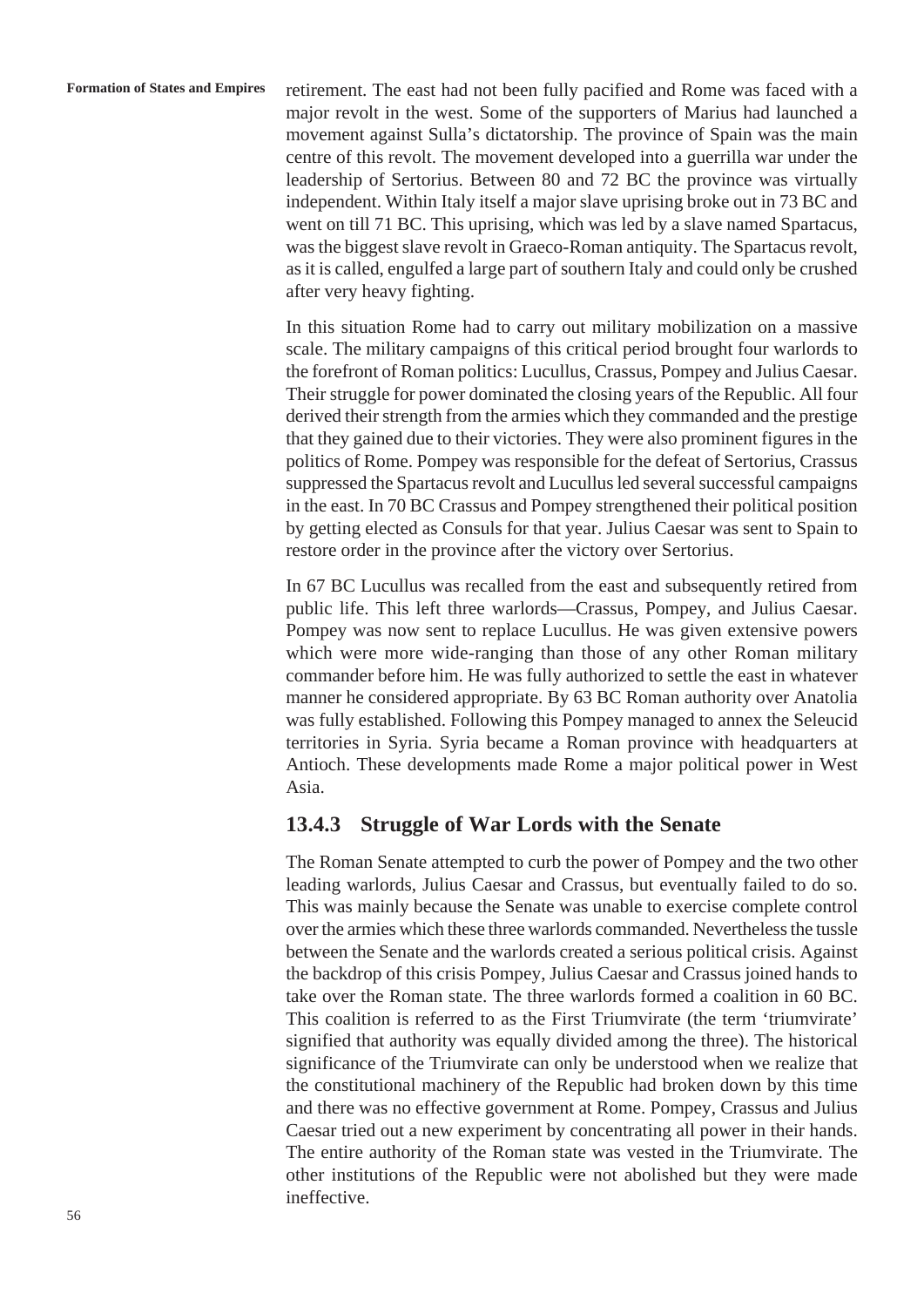The Triumvirate was renewed in 56 BC. However, soon after 56 BC this **The Roman Empire** arrangement began to face problems. Crassus was killed in a battle in northern Mesopotamia (53 BC). Thereafter relations between Pompey and Julius Caesar deteriorated. The struggle for power between them led to a full-fledged civil war. Pompey was defeated in 48 BC and fled to Egypt where he was murdered. Julius Caesar was now the supreme warlord of Rome. In 48 BC he became Dictator with extensive powers. In 47 BC he was made Dictator for ten years. Caesar's attempt to become absolute ruler was challenged by some sections of the aristocracy. He was murdered in 44 BC. The leaders of the conspiracy to assassinate Caesar belonged to the faction of the aristocracy which wanted to prevent Julius Caesar from converting the Republic into a monarchy. It is a matter of debate whether or not this was the ultimate aim of Julius Caesar. Yet there can be no doubt that he was trying to alter the basic structure of the Republic and this was resisted violently.

The supporters of Julius Caesar quickly reorganized themselves under the leadership of Mark Antony, Lepidus and Octavian Caesar. Mark Antony was one of the most prominent allies of Julius Caesar while Lepidus was 'master of the horse' (an important office linked to a Dictator) during the dictatorship. Octavian was a grand-nephew of Julius Caesar and was recognized as his adopted son. Mark Antony, Lepidus and Octavian formed a new triumvirate, known as the Second Triumvirate, in 43 BC. Within a year the Triumvirate had suppressed all opposition. Brutus and Cassius were defeated in battle (42 BC). Soon afterwards, Lepidus was forced to retire from the Triumvirate, leaving Mark Antony and Octavian complete masters of the empire. Subsequent differences between the two led to a power struggle which culminated in an open war. The struggle for power between the two coincided with further Roman campaigns in the east. Mark Antony sought the support of Cleopatra, the Ptolemid ruler of Egypt. The combined forces of Mark Antony and Cleopatra were defeated by Octavian at Actium on the western coast of mainland Greece in 31 BC. Mark Antony and Cleopatra were dead by 30 BC and Octavian had a virtual monopoly of political power in Rome. In 27 BC Octavian assumed the title Augustus (exalted), the name by which he was henceforth known. He simultaneously declared himself as *Princeps*, i.e. the first and foremost citizen. 27 BC formally marks the end of the Republic and the beginning of the Principate.

Augustus was the supreme ruler of the Roman empire for four decades till his death in AD 14. He successfully transformed the character of the Republic a process which had begun as early as 81 BC under Sulla's dictatorship. Augustus was careful not to hurt the sentiments that the people had for Roman republican traditions. These traditions had a history of several centuries and could not be immediately abandoned. Most of the political institutions of the Republic were retained and the designations of most of the public officials remained the same as before. Augustus himself did not assume any royal title. *Princeps* merely implied first citizen. In fact it might not have been apparent to his contemporaries that a monarchical form of government was coming into existence. It is only when we place the Augustan era in a historical context that we can understand the implications of his actions and see how he replaced the Republic with a monarchy.

It needs to be pointed out that Roman monarchy under the Principate had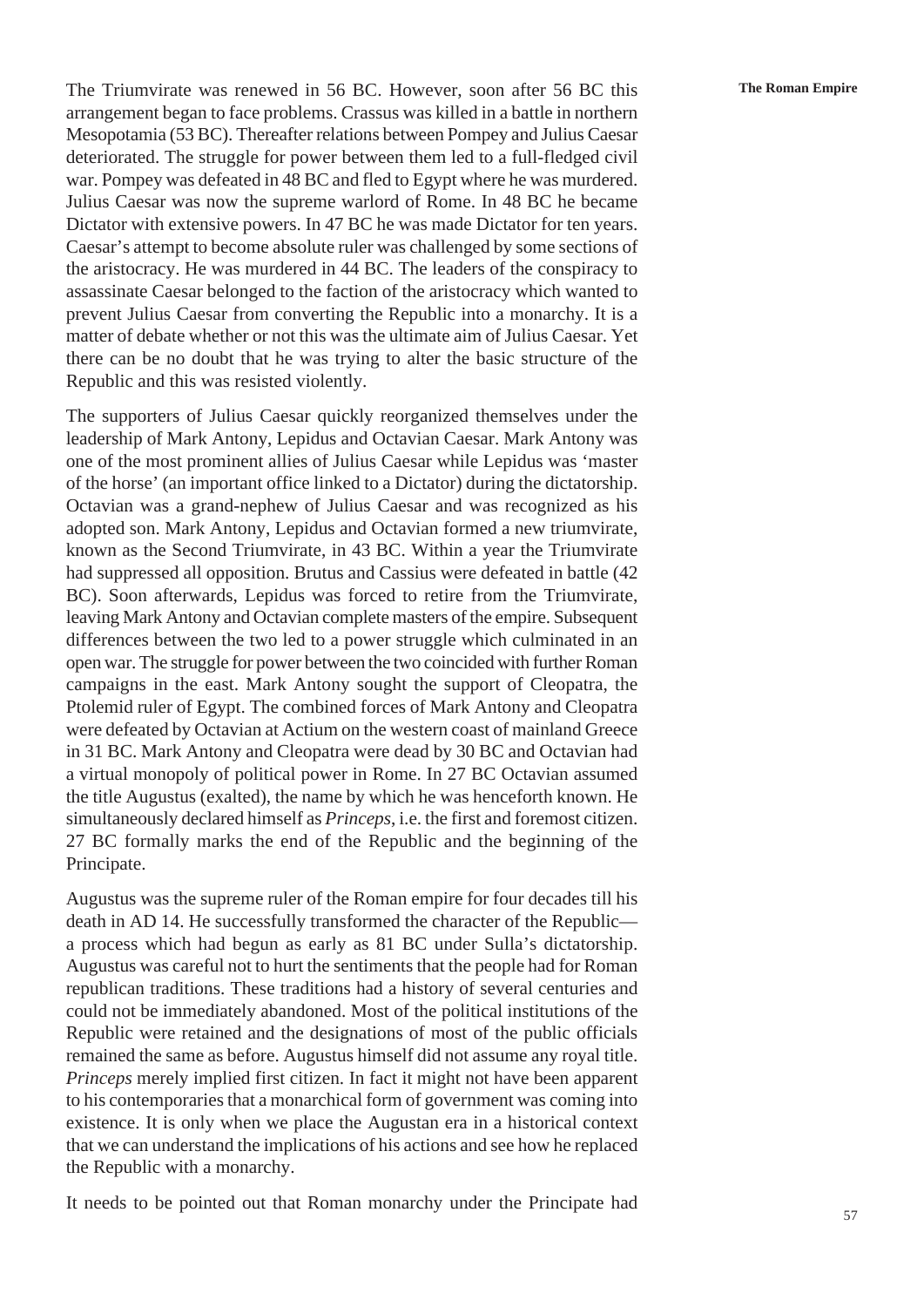some very unusual features which were in fact products of the long republican past of Rome. Whereas Augustus managed to fundamentally alter the nature of the Republic we must bear in mind that the final transition to a monarchical form of government was actually completed in a period spread over several generations. For a very long time Augustus and his successors maintained the fiction that the Republic had not come to an end. In theory the authority of the emperor (i.e. *Princeps*) was not derived from any divine right to rule but was based on the consent of the citizens. The ruler was supposed to be the embodiment of the Republic. In practice this meant that a ruler had to have the sanction of the Senate and the army. Unlike most of the other republican institutions which existed only in name, the Senate did retain some authority after 27 BC. Though there were no formal rules about how the emperor was to be chosen (dynastic successions were an exception, rather than the rule), recognition by both the Senate and the army gave the stamp of legitimacy to an emperor and made his rule relatively stable. The three main components of the new political structure were the emperor, the Senate and the army. The success of Augustus lay in ensuring that a proper balance of power was maintained between these three components. The stability that he imparted to the new arrangement allowed the Principate to survive for nearly 250 years.

The Roman empire continued to expand under the Principate till AD 117 when it reached its greatest territorial extent. The empire included Spain (including present-day Portugal), Gaul (modern France and Belgium), Britain, Italy, and all of central and eastern Europe south of the river Danube. Romania, situated across the Danube, was also a Roman territory. In the east the empire encompassed Anatolia, Syria, Palestine, parts of northern Mesopotamia and Egypt. In northern Africa Roman rule extended to all the territories located between the Sahara desert and the Mediterranean sea. The entire Mediterranean was politically unified for several centuries under the Romans and was vital for sustaining its economy. Control over the Mediterranean facilitated longdistance trade and communications.

# **13.5 SLAVERY**

We have noted that large-scale slavery was an important feature of the Greek social formation. However it was in Rome that slavery reached its most extensive development in the ancient world. The Roman aristocracy had acquired vast landed estates in the western portion of the empire (especially in Spain, Gaul and Italy). The conquest of these territories opened up new possibilities for the expansion of slavery. The agrarian economy of western Europe was dominated by the huge landed estates known as *latifundia*. The estates of big landowners in classical Greece bear no comparison with the size of the *latifundia*. In Greece large holdings ranged in size from 75 to 100 acres. Estates above 100 acres were unusual. The *latifundia* of the Roman aristocracy were normally several thousand acres in size. The big latifundists possessed holdings amounting to several hundred of thousands of acres.

Agricultural labour on the *latifundia* was carried out by slaves. The possibilities for the expansion of slavery were quite limited in Greece due to the small size of land holdings. Now the *latifundia* could absorb ever-increasing numbers of slaves. War and piracy sustained slave supplies for these estates. It has been estimated that in the Italian peninsula itself the slave population rose from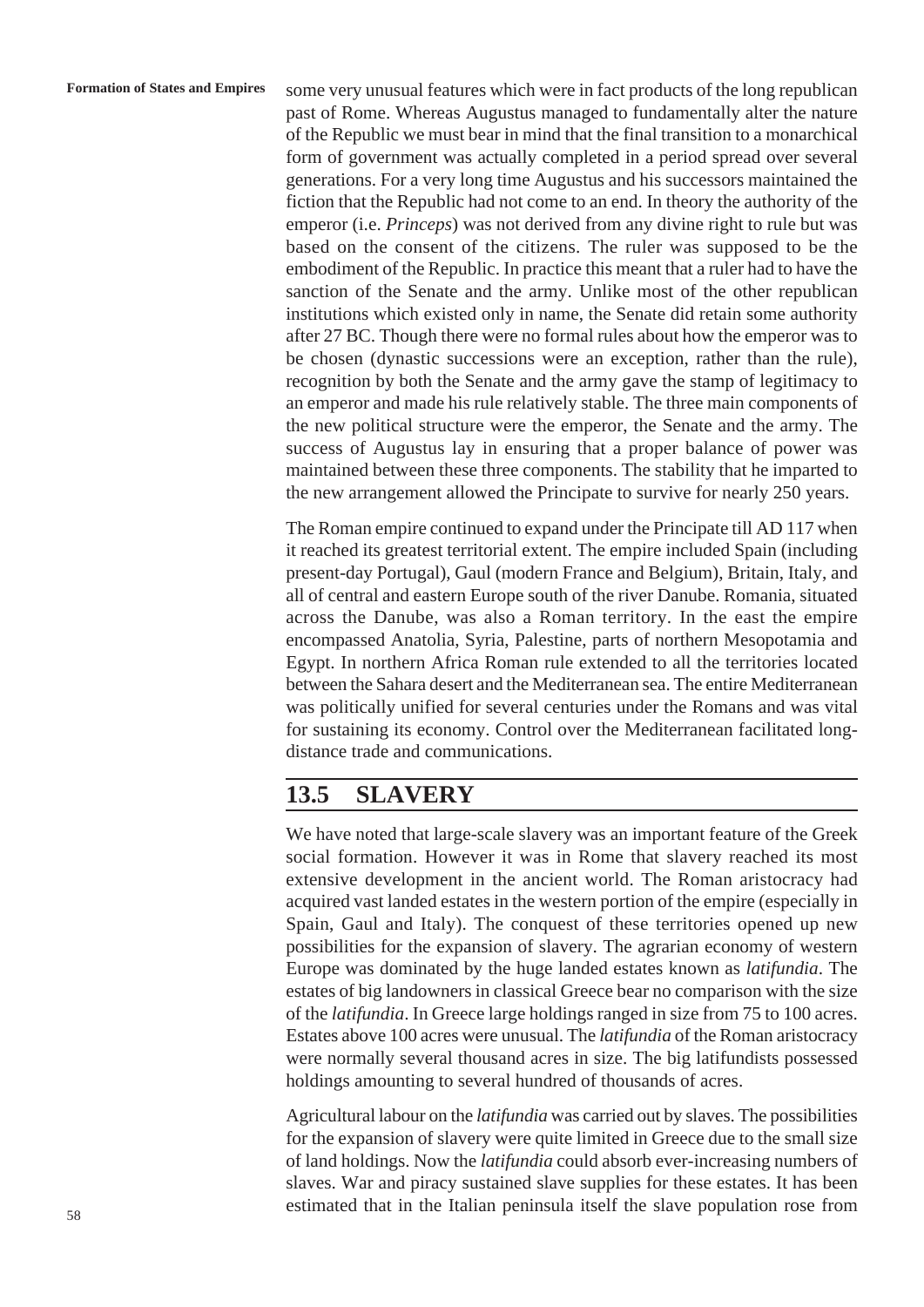600,000 to 3 million between 225 and 43 BC. The consolidation of Roman **The Roman Empire** rule in the western provinces under Augustus and his immediate successors led to the extension of agriculture and of slavery in Spain and Gaul. The era of peace and stability ushered in by the Augustan age allowed the Roman ruling class to amass huge fortunes.

Roman law recognized slaves as a form of property. The commonly used term for a slave was *servus*. Slaves were commodities, bought and sold in the market in the same way as cattle. Slave labour was to be found in every sector of the Roman economy. Agriculture, mining, and handicraft production were the sectors in which they were the most numerous. Slaves accounted for as much as ninety per cent of handicraft production. Slaves were also employed as clerks in government offices. The majority of the slaves worked on *latifundia*. Agricultural slaves, as well as slaves engaged in mining, were often bound by chains. The Roman State used force to keep a strict control over the slaves. Special care was taken to disperse them and prevent formation of any solidarity among slaves. They spoke different languages and had no kinship ties. Inspite of the strict control of the state we come across many uprisings and revolts of these slaves. We have evidence for three major slave revolts. The first (136 – 132 BC) took place in Sicily. The second such revolt on this island occurred in 104 – 120 BC. One of the most serious of slave revolt took place in around 73 – 71 BC called Spartacus revolt which started in Capua (near modern Naples). All these were ruthlessly suppressed. In no society throughout human history did the use of slaves attain the same magnitude as in ancient Rome. Rome, like Greece, was not just a society with slaves, but was a slave society. Graeco-Roman society during antiquity may be regarded as a slave society because slave labour was employed on a large scale in production.

## **13.6 SUMMARY**

In this unit you have gone through around five hundred years of the history of Roman republic. It is very difficult to provide details of all aspects of this period in one unit. We, therefore, confined our discussion to select specific features and major landmarks.

The major expansion of the Roman empire took place over a long period of time with first phase upto 280 BC and the second till the middle of the 2<sup>nd</sup> century BC. Fresh campaigns for expansion in West Asia and Africa took place in the last century of the period under study ( in this unit). The main emphasis was given to the political structure and social organisation in the Roman empire. The social orders, the Senate and the Assembly was analysed. The conflict of social orders led to the empowerment of the plebeians in Roman society. Rise of a professional army influenced the course of history of the last century. The large scale use of slaves in all sectors of the economy was another significant feature of the Roman republic.Roman civilization was so critically dependent upon slave labour that when the supply of slaves declined by the end of the second century AD, the economy began to face serious problems. These economic problems coincided with a political crisis which eventually resulted in the decline of the Roman empire itself. The history of this decline will be discussed in another unit ('Late Roman World') in Block 5.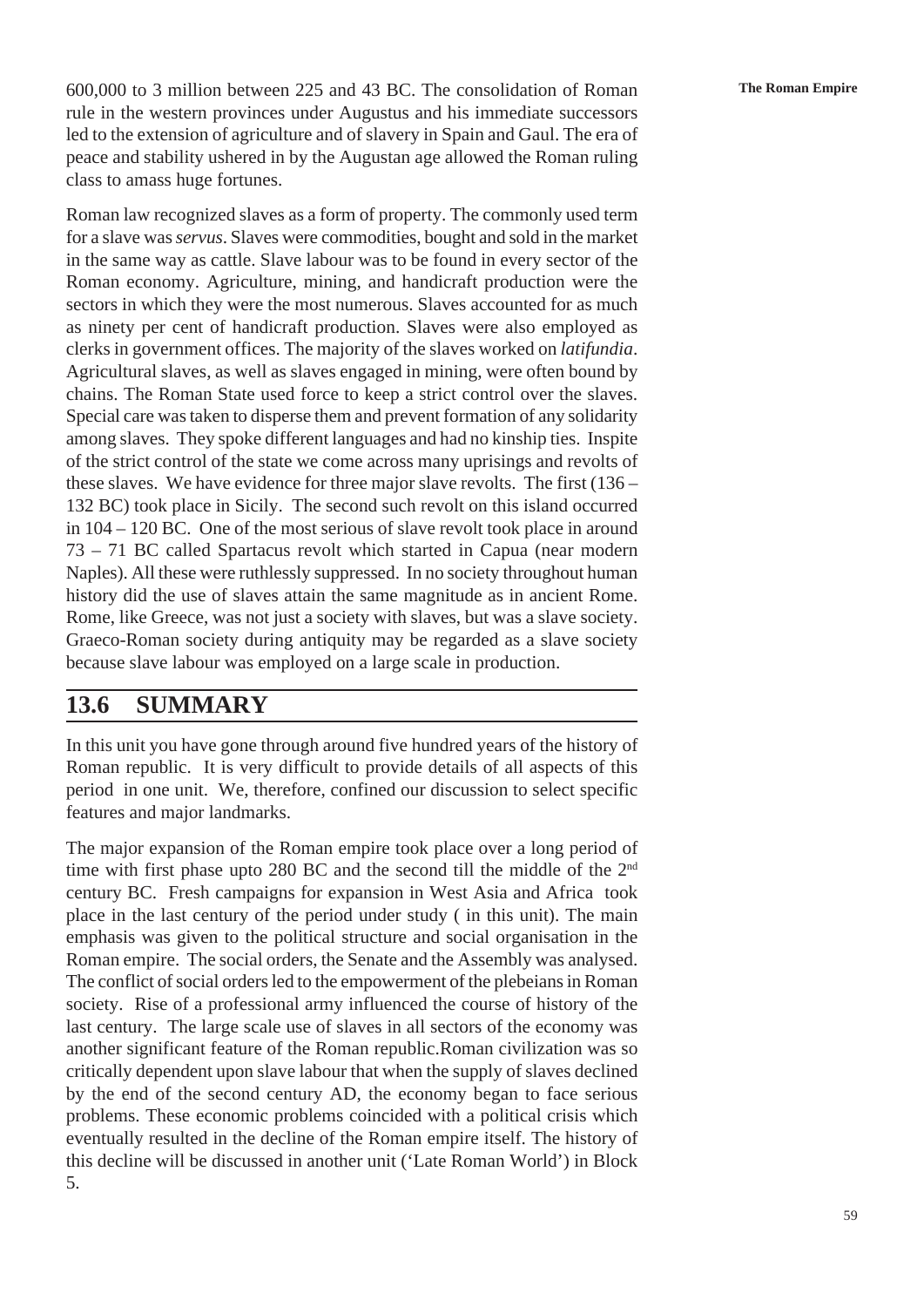## **13.7 EXERCISES**

- 1) Write a brief note on the expansion of Roman empire in the early phases.
- 2) Who were patricians? How they managed to dominate plebeians in Roman Society?
- 3) How was *Comitia Centuriata* different from *Comitia Curiata*?
- 4) Discuss the four major achievements of the conflict of the orders.
- 5) Discuss the process of the rise of a professional army. How it affected the Roman republic.
- 6) Write a short note on the institution of slavery in the Roman republic.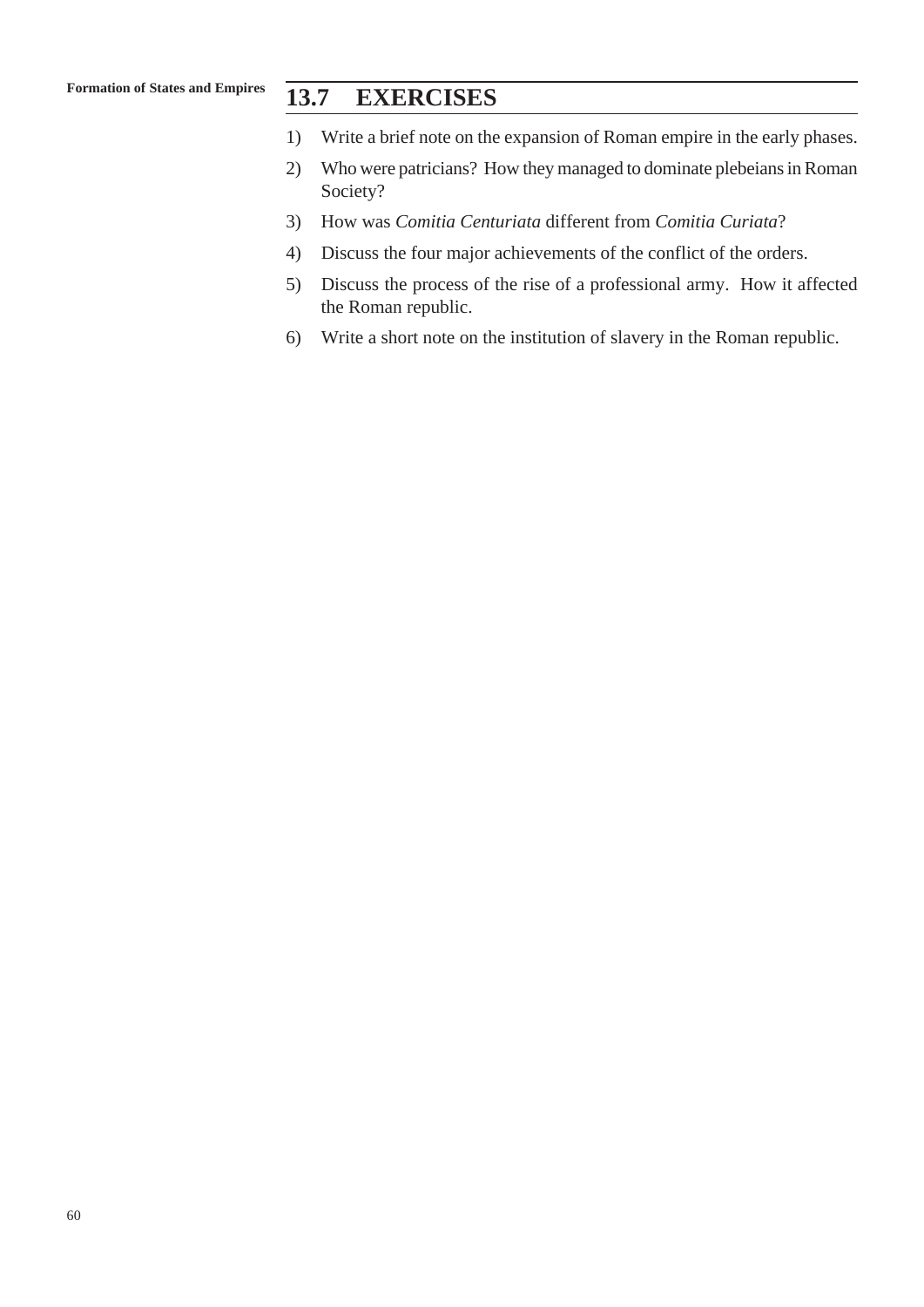# **The Roman Empire The Roman Empire**

| <b>Cuneiform</b><br><b>Inscription</b> | Wedge shaped writing usually on clay tablets practiced<br>in Ancient Babylonian inscriptions.                                                                                                                              |
|----------------------------------------|----------------------------------------------------------------------------------------------------------------------------------------------------------------------------------------------------------------------------|
| <b>Hittites</b>                        | The inhabitants of Hittite kingdom in Asia Minor. The<br>Hittite empire flourished between 17 <sup>th</sup> and 12 <sup>th</sup> Century<br>BC.                                                                            |
| <b>Ionian/States</b>                   | Urban settlements along with coast of the Black Sea,<br>developed centres of Greek Civilization (8 <sup>th</sup> to 6 <sup>th</sup> Century<br>BC)                                                                         |
| <b>Linear B Script</b>                 | The script which was used by Mycenaeans. It was an<br>early version of Greek Script. It has survived in the form<br>of clay tablets.                                                                                       |
| Lydia                                  | One of the important kingdoms of ancient Anatolia. In<br>the sixth century BC, it became a major power.<br>Development of coined money is an important<br>contribution of Lydia.                                           |
| <b>Medes</b>                           | One of the earliest Iranian inhabitants of Media in Persia.<br>The Median empire flourished between 6th to 8th Century<br>BC.                                                                                              |
| <b>Oligarchy</b>                       | State governed by small group of persons who yield all<br>the powers in running the state.                                                                                                                                 |
| <b>Phoenician</b>                      | Inhabitants of Phoenicia (ancient name for part of coast<br>of Syria) or its colonies.                                                                                                                                     |
| <b>Sexagesimal</b><br><b>System</b>    | of sixtieths of sixty; reckoning or reckoned by sixtieth<br>parts of fractions with denominators equal to power of 60<br>as in the division of hour into 60 minutes and minute in<br>60 seconds.                           |
| <b>Tholoi</b>                          | Large beehive shaped tombs which were used for the<br>burial of Mycenaean chiefs.                                                                                                                                          |
| <b>Tribute</b>                         | Payment of money or other commodities of value paid<br>by one rules to another at fixed periods as an<br>acknowledgement of submission or price for protection<br>or by virtue of some treaty. This is obligatory payment. |